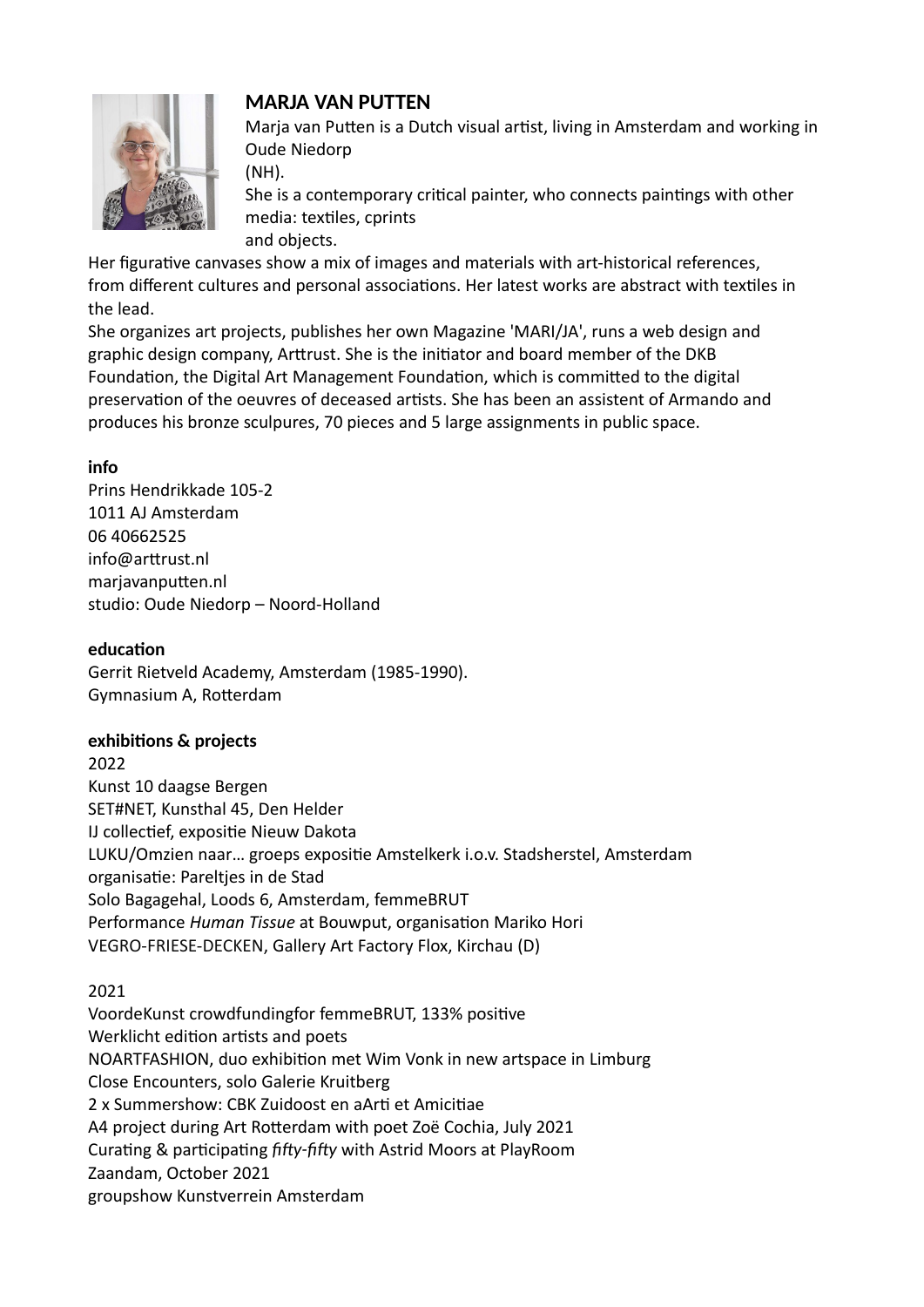BO1 raamexpositie Amsterdam Patterns of work: Eindhoven & Japan, a project of Holger Werner Wendland Radio Interview RTV 80

# 2020

Exhibition Corona Archives, Nieuw Dakota, Amsterdam. Summershow, Arti et Amicitiae. The Jurer does not weed, groupshow, GalleryArtishock, Rijswijk. Laat waaien - Laat zien, flags project Goes, Loods 32, review PZC (Zeeuwse Krant) & catalogue. Assignment (sketch) sculpture Nanjing for GoArtists. A doodle a day. Expositie Arti et Amicitiae SET#WERELDWIJD, organisation, online publication & participation online expositie during Covid-19 Lockdown. video Unicorns broadcasted on Salto TV. About a woman, Lecture roundtable conference with Trudi van Zadelhof. Open call project Arti, participation groupdrawing

#### 2019

Exhibition at the DiYuan Art Museum, Nanhu, Jiaxing, a groupshow Hal 45, Den Helder, Land's End, Set#net, groupshow Women in Art, KOEL 310, Alkmaar, groupshow 100% female, Groupshow Grote Kerk Alkmaar. Psynapse gallery, Rotterdam, solo, opening Trudi van Zadelhof. DROM Enkhuizen, solo, August – December. Summershow, Arti et Amicitiae. Artspace, Arti et Amicitiae, performance 'How to smoke a painting?' Hartstocht, expo & A.I.R., Kattendijke with Wim Vonk Nasty Women Portugal

#### 2018

Transit, Loods 6, September 2018 Transit, NSDM Fuse, August 2018 Schwarzmalen 3, april 2018, Art Chapel

#### 2017

SET#RUST, site specific work at Gallery Het Depot Inkijk Gallery (St. Polderlicht), site specific installation

#### 2016

Art symposium/A.I.R. Cyprus, Dysfunctionalities in Art Ontroerwoud, participating with Flags of the World 5 x 10m! at CBK Oost Amsterdam.

Designer & developer website ontroerwoud.nl, part of the exhibition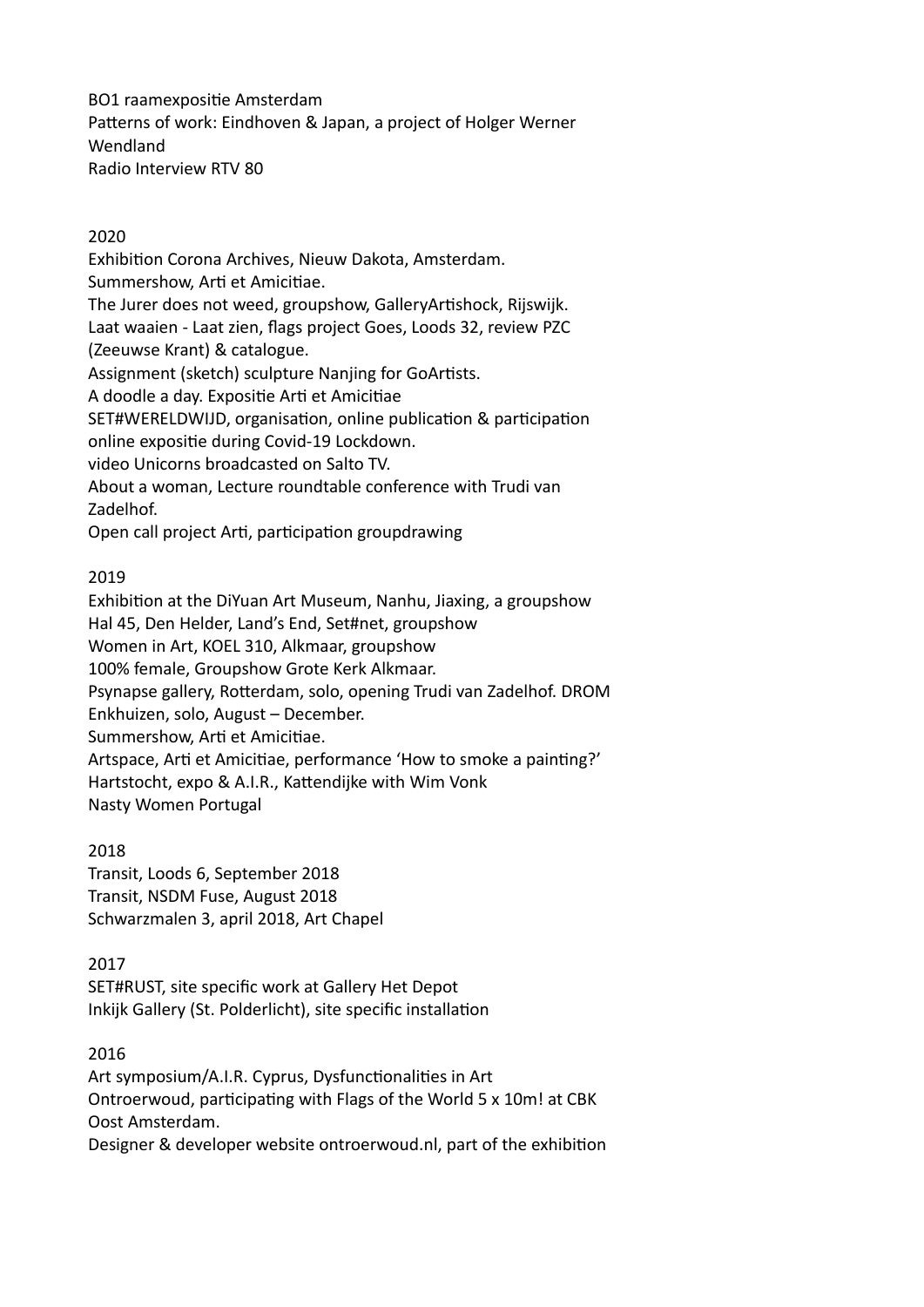2015 Set#net, Set#Slatuinen Schwarzmalen 2, 8 painters in VondelCS, with FB poll input

### 2014

Schwarzmalen 1, with Astrid Moors, painting project with FB poll input Solo Exhibition 'De Slang', Amsterdam Set#net exhibition, Set#Edam

#### 2013

Het blijft Familie, group exhibition, Amsterdam Set#net exhibition, Set#Serieel Group exhibition, Light in Painting, Zakynthos, Greece, with BBK NL Russian artist union Set#net exhibition, 'Set#Bellamy', BEP, Amsterdam

# 2012

Set#net exhibition 'Set#west', Kunsttraject Amsterdam (group expo) Suriname Museum Fort Zeelandia, Kunst uit Botopasi, with Wim Vonk en Isidoor Wens Cheapart Amsterdam, Loods 6 Artceb in Artots, Den Bosch, artists 2012/2012, Artceb Botopasi Suriname

# 2011

Lecture CBK Drenthe, digital art Kunsthaus Rhenania, Koeln, Germany, with Wim Vonk Kunsttraject, shop window project Open studios Ijburg

# 2010

Zaal 100, exhibition Project 'Flags of the World' Rooms, 10 jaar Artots

# 2009

SET 5, solo exhibition, installation in CrossFire Projects, Amsterdam Gemixt en Aangetast , exhibition in Artots, Den Bosch, with Marianne van Heeswijk, Laura Hoek, Lianne de Lepper, Marja van Putten

# 2008

Participation and organization van Kwasiafrikani, Participation and organization van digital view 6.20, Arti et Amicitiae, Amsterdam Publication digt-paint in Boekman 75

2007 Rheden, Graph manifestation Expo and publication HTV de IJsberg, 'het topje van de ijsberg' Rode Loper Festival, Amsterdam